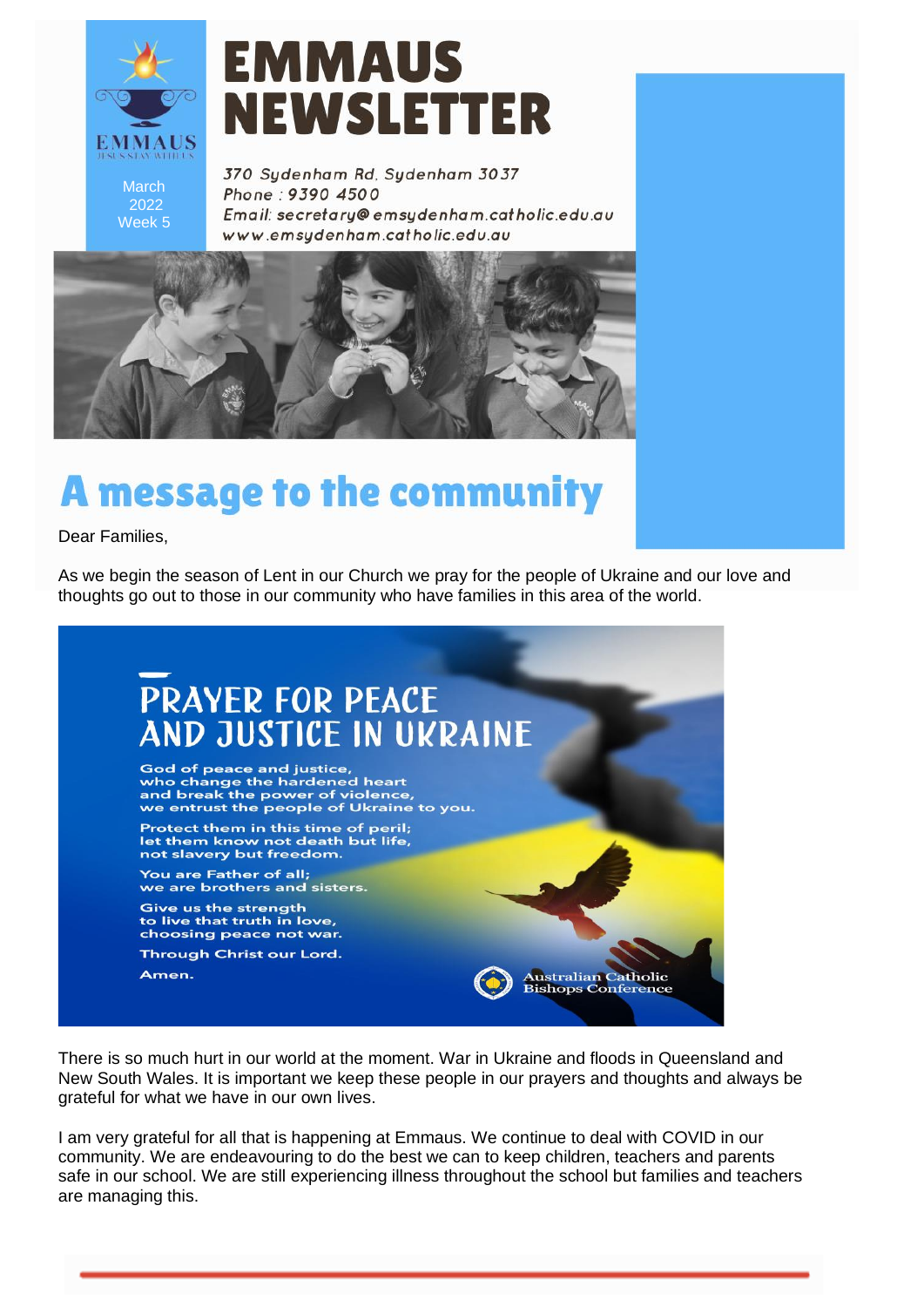

#### **Ash Wednesday**

On a more positive note, we were able to celebrate our first mass for the year with our year 1s - 6s in the church for Ash Wednesday. It is the first time we have been in the church together for a year. The mass was led by Lorraine, our Deputy of Faith and Mission and our new performing arts teacher, Elizabeth Kietner. I don't know how Liz did it, but in 4 weeks she had taught all of the children beautiful hymns and we had the whole school singing them. It was a beautiful mass celebrated by our Parish Priest, Father Maurie Cooney. We look forward to holding more masses throughout the year.

#### **Interschool Sports**

We have been able to hold interschool sports over the last two weeks. It has been fabulous to have both Monmia and Sydenham Hillside come and play against our students. It has also been wonderful to have our parents visit and come and watch their children participate. We look forward to more games at home and visiting other schools soon.

#### **Parents and Friends**

We welcomed about fifty parents to our first Parents and Friends meeting for 2022. We held the meeting in the staff room and online so as many people as possible could attend. It was lovely to see many new parents to our school come along and enjoy time together planning a way forward for children of Emmaus. We will let you know about some upcoming events very soon. Keep your eyes out.

#### **Getting to know you chats**

Thank you to the parents who made time to meet with their child's teacher throughout the last two weeks. Even though it couldn't be in person it was still a wonderful opportunity to find out how your child has settled into the new school year and it was an opportunity for teachers to get to know more about your child.

#### **Foundation Students**

Our Foundation students have been doing a wonderful job settling into school life. They are all little individuals and all take time to settle in their own way. We are enjoying getting to know their personalities and welcoming them into our community. We are also very proud to see them taking such big steps in their little lives. Our Year 5 students are the Prep Buddies and are doing their best to welcome them and to ensure they feel they belong at our school. Foundation students will begin on Wednesdays from the 16th March.

#### **Foundation 2023 Students**

On Monday, 22nd March we will be holding our school tour and information evening for students beginning Prep next year in 2023. If you are an existing parent and know how it all works, it is not necessary to attend this evening but of course you would be most welcome if you would like to attend. Vaccination certificates will need to be presented on arrival.

#### **Enrolments for 2023 will open on Monday 22nd March.**

Please tell your friends and families to attend this meeting if they have a new child starting school. If you are an existing family please get your enrolment form in as soon as you can so we know how many spaces we have left for the children in our Parish and in our zone.